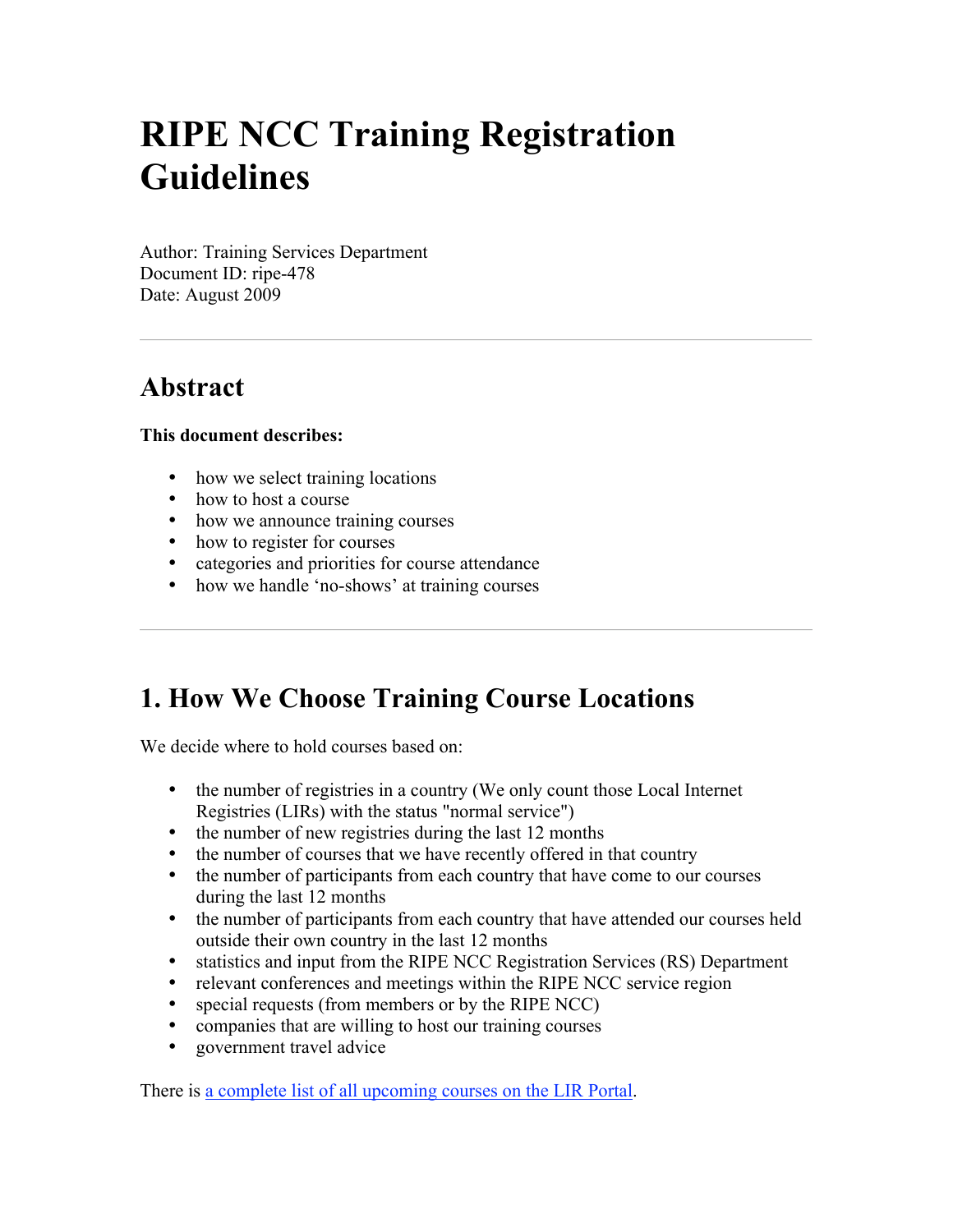If we notice low interest in a course, we might decide to cancel it at any time up to four weeks before it is due to take place.

# **2. Hosted Training Courses**

LIRs can offer to host RIPE NCC training courses at their own premises.

We handle registration and most of the logistics. The course must be open to all RIPE NCC members.

There is more information about how to host RIPE NCC training courses at: http://www.ripe.net/training/hosting.html

# **3. Announcement of Training Courses**

You can find details of the courses we offer on our website.

We announce the locations and dates of courses to the ncc-announce mailing list, on the RIPE NCC website and through the LIR Portal at least six weeks in advance.

# **4. Registration**

An LIR must be an active member of the RIPE NCC to register for one of our courses.

#### **You can register as follows:**

- Complete the application form available through the LIR Portal
- Complete the Training Course Application Form on our website

You can also send an email to training  $\widehat{\omega}$  ripe.net, though as it can take longer for us to deal with such mails, this is not the recommended way to register for a course.

# **5. Local Internet Registries Category Allocation**

We use categories to decide on priority for places on our courses. Category A is the highest, category D is the lowest. For the purpose of training courses, we divide members into four categories:

• **Category A:** New members: An LIR that has paid their start-up fees within the last 12 months but has not yet sent two representatives to any RIPE NCC course.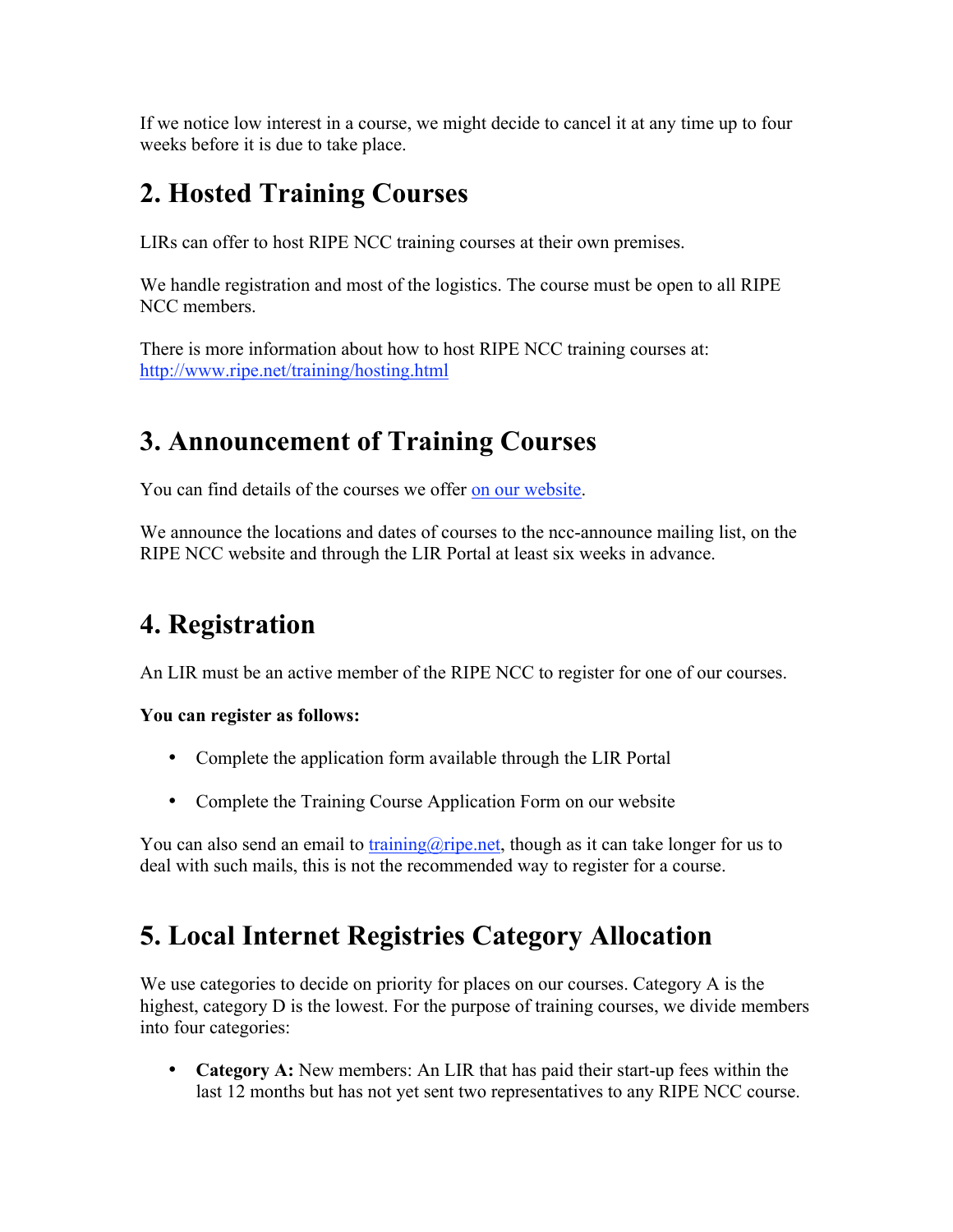- **Category B:** An LIR that has been a member for longer than 12 months, but has not yet sent two representatives to any of the RIPE NCC courses during the past year.
- **Category C:** All members that are not in category A, B or D.
- **Category D:** LIRs with more than three no-shows (see below) in the last 12 months.

## **6. No-shows**

A 'no-show' is someone who registers for, but does not show up for a training course. This wastes valuable resources and, more importantly, could prevent others from attending a course.

You can cancel your place on a course, however we must receive your cancellation at least three working days before it takes place.

If a registered applicant fails to attend a course, his or her registry has one less available place in Category A or B, as explained above. We are unable to make any exceptions to this rule.

If a registered applicant is unable to attend a training course, an LIR may send a replacement in their place.

# **7. Priority System**

We allocate places on our courses as follows:

- LIRs in the highest category will be offered places first. We explain the categories in Section 5 of this document.
- If there are more applicants from a particular category than available places, we will allocate places on a "first come, first served" basis.
- At our discretion, we may give priority to applicants from the location where the course is to take place.

If there are still places available one calendar month before the course, we will register any further applicants on a "first come, first served" basis regardless of the priority categories.

# **8. Notification of Acceptance**